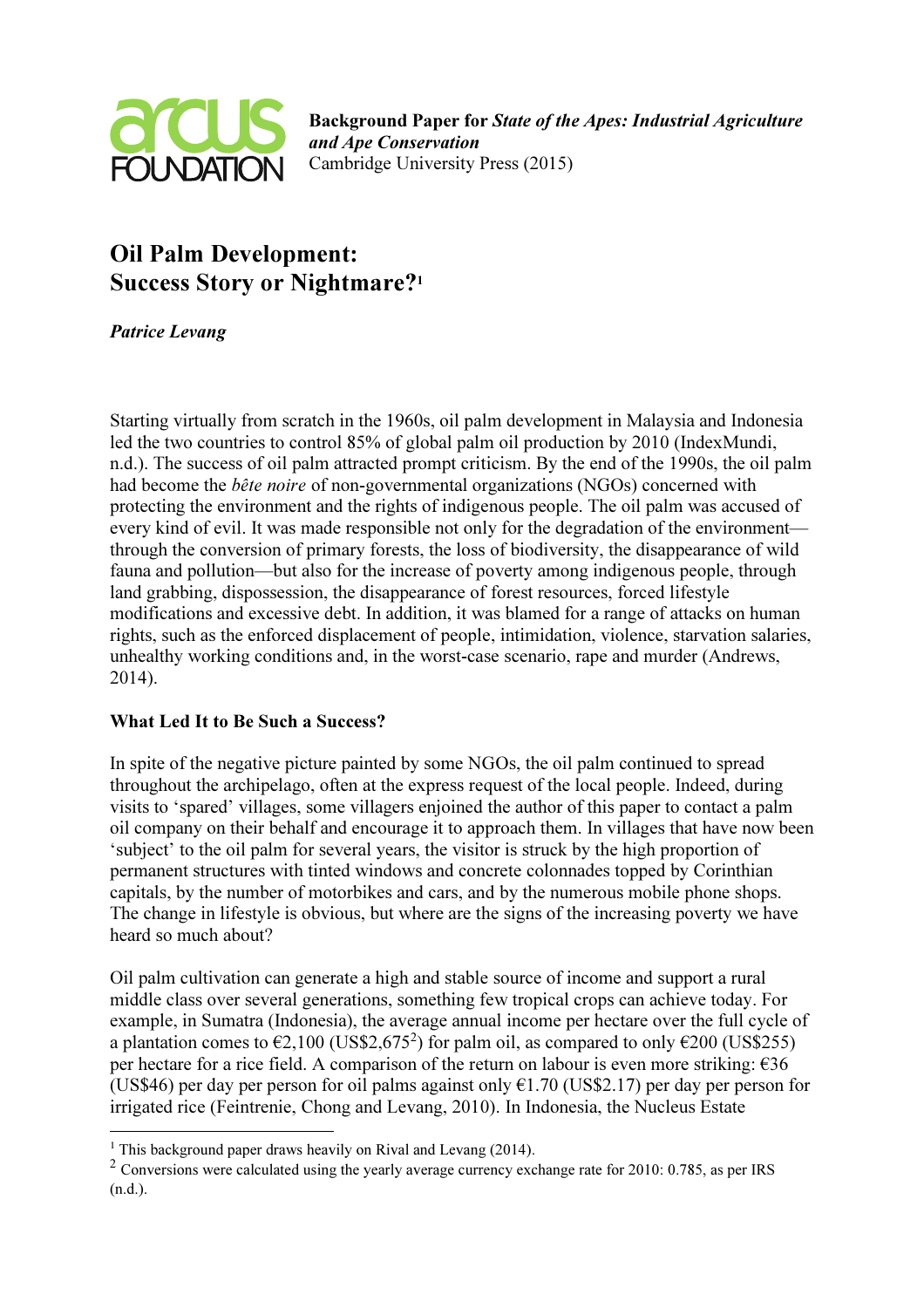Smallholder Project has generally been successful in reducing poverty. The number of poor people in the project's areas is 2–7%, which is markedly below the national poverty level of 14% (Drajat, 2010).

### Can't Oil Palm Be Developed without Destroying Huge Tracts of Forests?

While it cannot be denied that the socio-economic impact of oil palm expansion has been positive rather than negative, it is equally true that its environmental impact has been disastrous. In Southeast Asia in particular, expansion has taken place chiefly to the detriment of humid tropical forest, one of the world's most extraordinary reservoirs of biodiversity. In the span of a few decades, Indonesia has seen the conversion of more than  $50,000 \text{ km}^2$  (5) million ha) of primary forest, Malaysia more than 4 million and Nigeria 1 million, while an equivalent total has been converted in the rest of the world (WWF, 2011). The conversion of primary forest into monospecific oil palm plantations is undoubtedly an ecological disaster. After the bulldozers have been through and the land has been burned, little is left of the biodiversity of fauna and flora, nor of the habitats of innumerable forest species. Orangutans, gibbons, tigers and elephants are often in the headlines, but the damage extends well beyond these few emblematic species.

Environmental NGOs are right to emphasise this negative aspect of oil palm expansion. However, the oil palm—as a plant—bears no responsibility for this. We should remember that Elaeis guineensis originated in the great tropical forest bordering the Gulf of Guinea and that it occupies a modest place in this rich biodiversity. The problem is not the oil palm but the way people have chosen to exploit it. The palm tree is just the vehicle; the real problem is the conversion of the forest for agricultural use, particularly if this use takes the form of a monoculture. Be it oil palm, soybean, sunflower, rape seed, sugarcane or Acacia mangium, the problem remains the same: the forest, along with its rich biodiversity, is sacrificed.

It makes little sense to boycott palm oil if in replacing it you convert eight times more forest into soybean and sunflower fields. This happens to be one of the favourite arguments of the palm oil industry: since yields of oil palm are eight times higher than those of soybean (Hoyle and Levang, 2012), the use of the former requires eight times less surface area to be deforested than the latter. But the argument is misleading: neither soybean nor oil palm require deforestation.

The appeal of the forest to big palm oil-producing companies comes down to two things: the relatively free access and the wood.

Few countries recognise their citizens' rights of ownership—or even usage—of primary forest, let alone the rights of indigenous forest peoples, who are often considered second-class citizens (FPP, n.d.). The refusal to recognise the customary rights of forest peoples is very widespread in tropical areas (FPP, 2014). In general, forest management is entrusted to centralised state services responsible for their conservation and exploitation, and possibly for authorising their conversion. It is relatively easy for a company to obtain a vast concession of primary forest to convert into a plantation from a few civil servants who may not be pillars of probity. To secure land in an area that has already been cleared, company representatives would need to negotiate with a multitude of smallholders, which would add considerably to the cost of the transaction. Possible rejection by any of these would produce a series of enclaves, preventing the establishment of large-scale homogeneous blocks.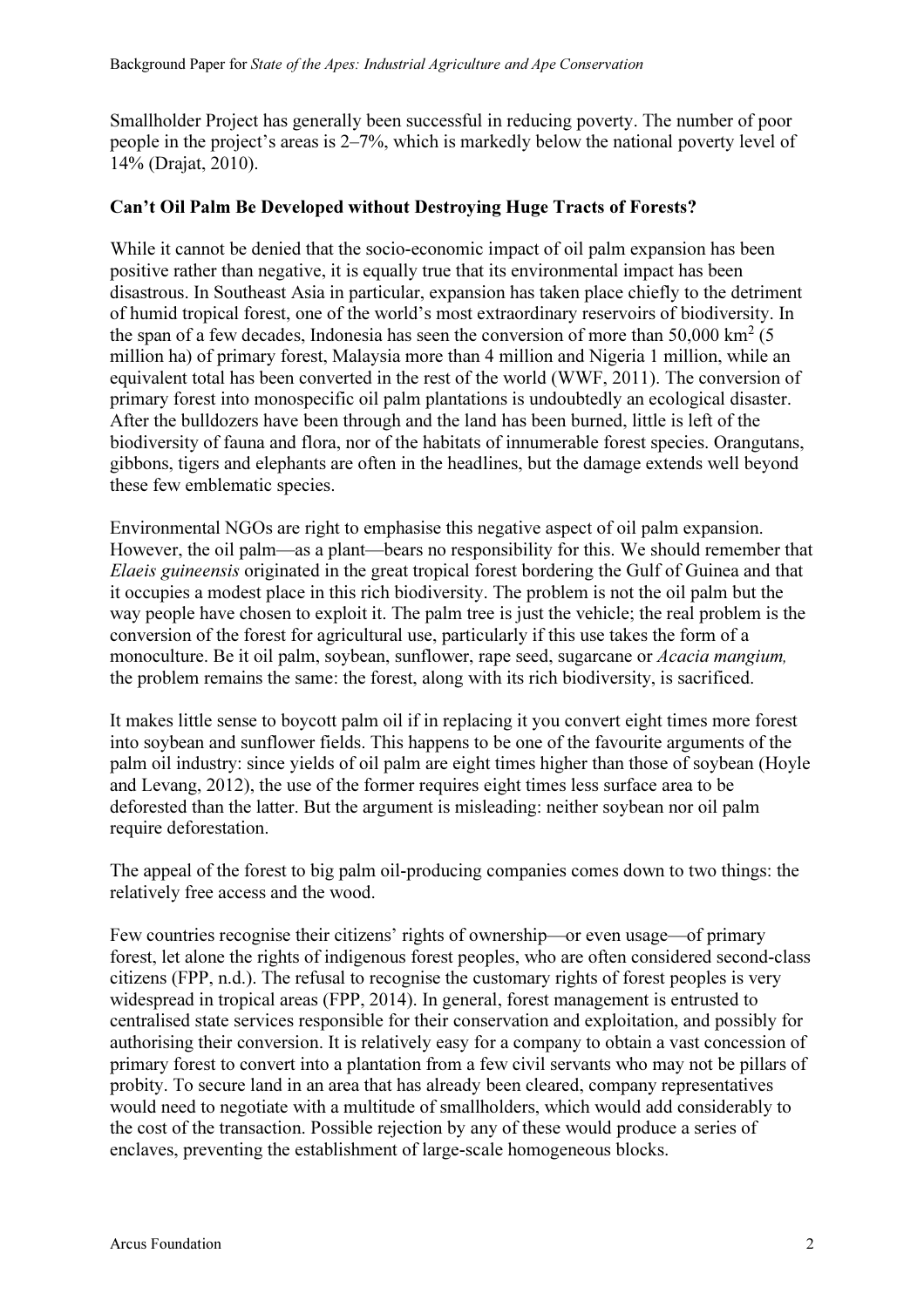The availability on site of a large amount of wood or biomass is another attraction. Where authorisation is given for lumber to be exploited, this can cover a large part of the costs of the operation. If not, slashing and burning a significant amount of biomass can bring down the cost of fertilisation and control of weeds in the early years. In the worst-case scenario, the establishment of an oil palm plantation can just be an excuse for unscrupulous entrepreneurs to gain access to timber resources. A project to plant oil palms, which in theory is very profitable, can also serve as a guarantee to obtain the bank loans needed to exploit the forest. Towards the end of the 1990s, several million hectares of Indonesian forest were apparently destroyed in this way, on the pretext of developing oil palm plantations (Casson and Obidzinski, 2002).

## Can Oil Palm Be Developed without the Agro-Industry?

Contrary to what we are frequently told, palm oil production need not involve agro-industry. The forest populations of the Gulf of Guinea were producing red oil for local needs several millennia before the industrial revolution. Even today, in the original home of Elaeis guineensis, a large proportion of production originates in village plantations—the established term for plantations in the hands of independent smallholders. The surface area of these plantations varies, from around one hectare for the smallest to several hundred hectares in the case of plantations that belong to the urbanised elites. The oil is usually pressed and processed by traditional methods and sold locally.

The activity employs many local people and has a multiplier effect that results in intense economic activity in production areas. In Cameroon, for instance, smallholders even in the vicinity of an industrial mill prefer to deliver their fruit to artisanal mills. Although artisanal mills have a much lower extraction rate than industrial mills (15% or less vs. 22–24%, respectively), they allow farmers to benefit from much higher prices for their oil at the local urban markets, especially during the low season (Nkongho et al., 2014). The success of artisanal mills is such that the industry often has to shut down its mills during the low season. As motorized artisanal mills are relatively inefficient, two to three man-days are necessary to produce 1 ton of palm oil, whereas an industrial mill can produce about 7–10 times that amount. Lone-standing women can make a living by buying fruit bunches from a planter, having them pressed at a mill and selling the red oil at the local market. All costs paid, such business can provide US\$100 per week (Nchanji et al., 2013).

## Plea for a Win–Win Partnership

In Indonesia and Malaysia, smallholders own 40% or more of the surface area of plantations (WWF, 2011), a share that is continually growing. An increasing number of smallholders are becoming independent of the big groups and are happy simply to deliver their product to the company oil mills. The first smallholders were forced to sell their yield to the region's single oil mill, but the emergence of numerous competing firms has changed the situation. Competition—among mills, transporters and plantation developers—works to the benefit not only of smallholders, but also of small and medium investors.

As the examples of Malaysia and Indonesia show, the help of agro-industries is initially indispensable to smallholders with respect to the clearing and planting of land, gaining access to selected planting material, improving access to agricultural inputs, organising the transportation of bunches to the oil mill, obtaining titles to property and guaranteeing bank loans. Furthermore, since the oil palm is a relatively new crop for smallholders in Southeast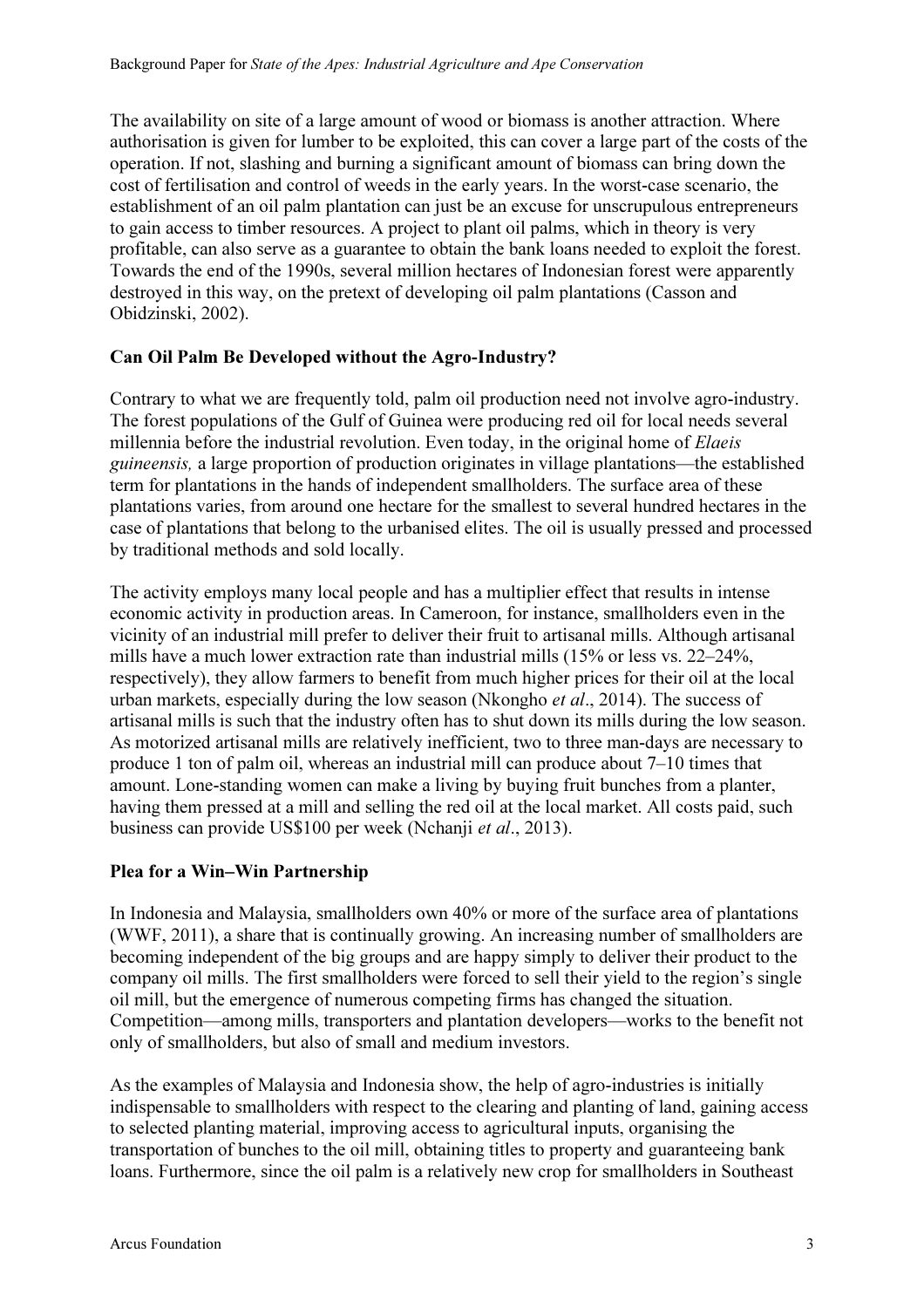Asia, the transfer of knowledge and learning of techniques has required the assistance of public or private companies. As smallholders become accustomed to the work, they no longer need to rely on agro-industry, as can be observed in the oldest production areas. Once the industry is established, family farming can take over from agro-industry and deliver primary production. However, agro-industry continues to play a dominant role in the processing and marketing of palm oil. Industrial-scale units are essential when it comes to producing large amounts of standard-quality oil for export.

The current projects developed in the Congo Basin—such as Biopalm and Herakles Farms in Cameroon, Atama in Congo and Olam in Gabon—are ideal for agro-industry and only rarely involve smallholders. However, an association of the two, following the model that has contributed to the success of the oil palm in Southeast Asia, would be beneficial in economic, social and environmental terms. Economically speaking, the involvement of a large number of smallholders creates more jobs, both directly and indirectly, and triggers an economic snowball effect that has a major impact on the reduction of rural poverty. Part of the additional cost of involving smallholders (mainly transaction costs) can be made up by requiring them to pay the cost of development through the medium of credit. On the social level, shared goals and development aid—rather than competition and the exclusion of smallholders—will boost social cohesion. Finally, on the environmental level, the development of plantations on farmed land, preferably on land that has already been cleared near villages and roads, means that the equivalent area of primary forest will be spared (Hoyle and Levang, 2012).

In Cameroon, for instance, smallholders and medium-scale farmers manage approximately 1,000 km<sup>2</sup> (100,000 ha) of oil palm plantations. Due to difficult access to improved seedlings, the prohibitive cost of fertilizer and poor management techniques, annual yields are very low, on average 0.8 ton of crude palm oil per hectare (Nkongho, Feintrenie and Levang, 2014). Considering that Indonesian or Malaysian smallholders can reach annual yields of 4 tons of crude palm oil per hectare, there is huge room for progress. By increasing the average yields to only 2 tons per hectare, the country would regain self-sufficiency in palm oil—as 50,000 to 100,000 tons are imported every year—and even become a net exporter. Increasing smallholders' yields is feasible, but it has a cost and requires political will. Unfortunately, rather than providing subsidies for inputs, credit and adequate extension services, many governments prefer to offer attractive conditions to international investors (Nguiffo and Schwartz, 2012).

## Not a Technical Choice, but a Societal One

Smallholders or agro-industries? Which is the best development model? This is the question politicians keep asking researchers. The quick answer is that this is not a technical choice. There is no doubt that agro-industries are often more efficient than family farming in terms of fruit and oil yield. Transaction costs are lower and state involvement may be limited to granting easy terms to investors. In addition, in terms of duties and taxation, monitoring compliance with environmental rules (such as the Roundtable on Sustainable Palm Oil certification or pollution control) or social standards (such as workers' rights), it is always easier to deal with a small number of big enterprises than thousands of unorganised or poorly organised smallholders.

In terms of social justice, job creation and reduction of poverty, however, there is no doubt that family farming has proved itself. While permanent employees of agro-industries usually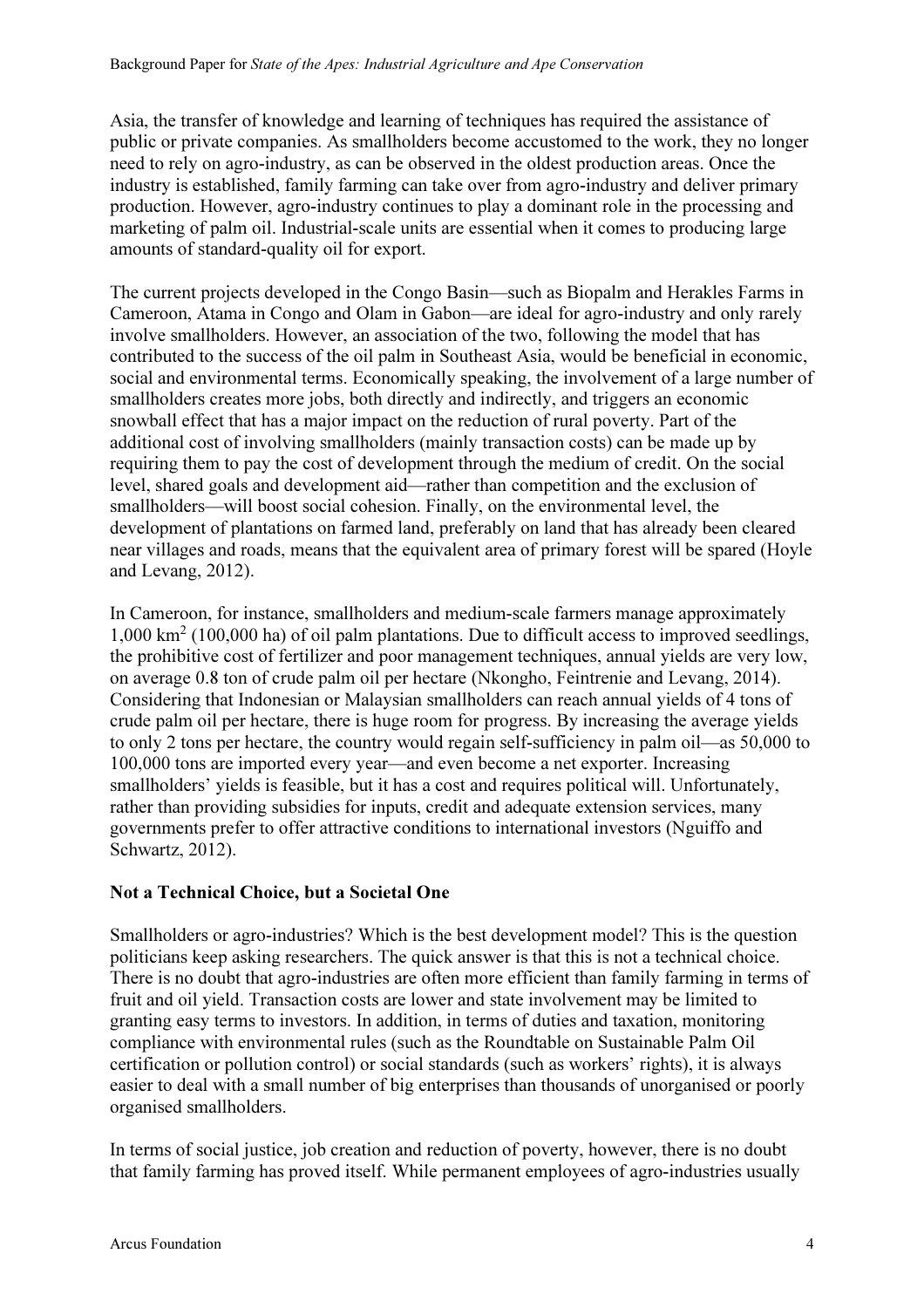enjoy good working conditions (such as regular salaries, housing, and health and education benefits), all labour-intensive operations are generally competitively outsourced to contractors, who tend to exploit their workers (by paying low wages, offering piecework and failing to provide benefits). These workers tend to be packed in low-cost housing and have to buy all their food at the company store; by payday, little is left. In contrast, family farms provide labour opportunities to the whole family, redistribute cash income to all members (although seldom equitably or according to the labour actually provided), and produce most of the food on the farm. Work discipline is less tight, and the farmer remains his own boss.

The choice of development model is therefore not a technical decision but a societal choice. What future do we want for our children? Do we want them to live the lives of independent smallholders or employees of agro-industries? Both options have advantages and disadvantages. And the choice we make may not be the choice our children would make. One thing alone is definite: the oil palm as a plant has nothing to do with it.

### Abbreviations

| NGO        | Non-governmental organization                    |
|------------|--------------------------------------------------|
| <b>WWF</b> | World Wide Fund for Nature (World Wildlife Fund) |

### References

- Andrews, M. (2014) Palm Oil: The Dirty Truth. Bristol: Avon Coalition against Big Biofuels. Available at: http://www.avoncoalitionagainstbigbiofuels.org.uk/the-issues/palm-oil-thedirty-truth/ [Accessed: September 2014].
- Casson, A., and Obidzinski, K. (2002) From New Order to Regional Autonomy: Shifting Dynamics of "Illegal" Logging in Kalimantan, Indonesia. World Development, 30(12): 2133–51.
- Drajat, B. (2010) The Contribution and Challenges of Smallholders in the Oil Palm Industry. Jakarta Post. Available at: http://www.thejakartapost.com/news/2010/12/03/thecontribution-and-challenges-smallholders-oil-palm-industry.html [Accessed: September 2013].
- Feintrenie, L., Chong, W.K., and Levang, P. ( 2010) Why Do Farmers Prefer Oil Palm? Lessons Learnt from Bungo District, Indonesia. Small-scale Forestry, 9(3): 379–96.
- FPP (Forest Peoples Programme) (2014) The Palangka Raya Declaration on Deforestation and the Rights of Forest Peoples. Available at www.forestpeoples.org/topics/climateforests/news/2014/03/palangka-raya-declaration-deforestation-and-rights-forest-people.
- FPP (n.d.) Website. Available at http://www.forestpeoples.org [Accessed: September 2013].
- Hoyle, D., and Levang, P. (2012) Oil Palm Development in Cameroon. Geneva: World Wide Fund for Nature (WWF). Available at:
	- http://awsassets.panda.org/downloads/palmoildevelopmentcameroon\_english.pdf [Accessed: April 2013].
- IndexMundi (n.d.) Available at: http://www.indexmundi.com [Accessed: September 2012].
- IRS (n.d.). Yearly Average Currency Exchange Rates: Translating Foreign Currency into US Dollars. Internal Revenue Service (IRS). Available at:

http://www.irs.gov/Individuals/International-Taxpayers/Yearly-Average-Currency-Exchange-Rates. Accessed June, 2015.